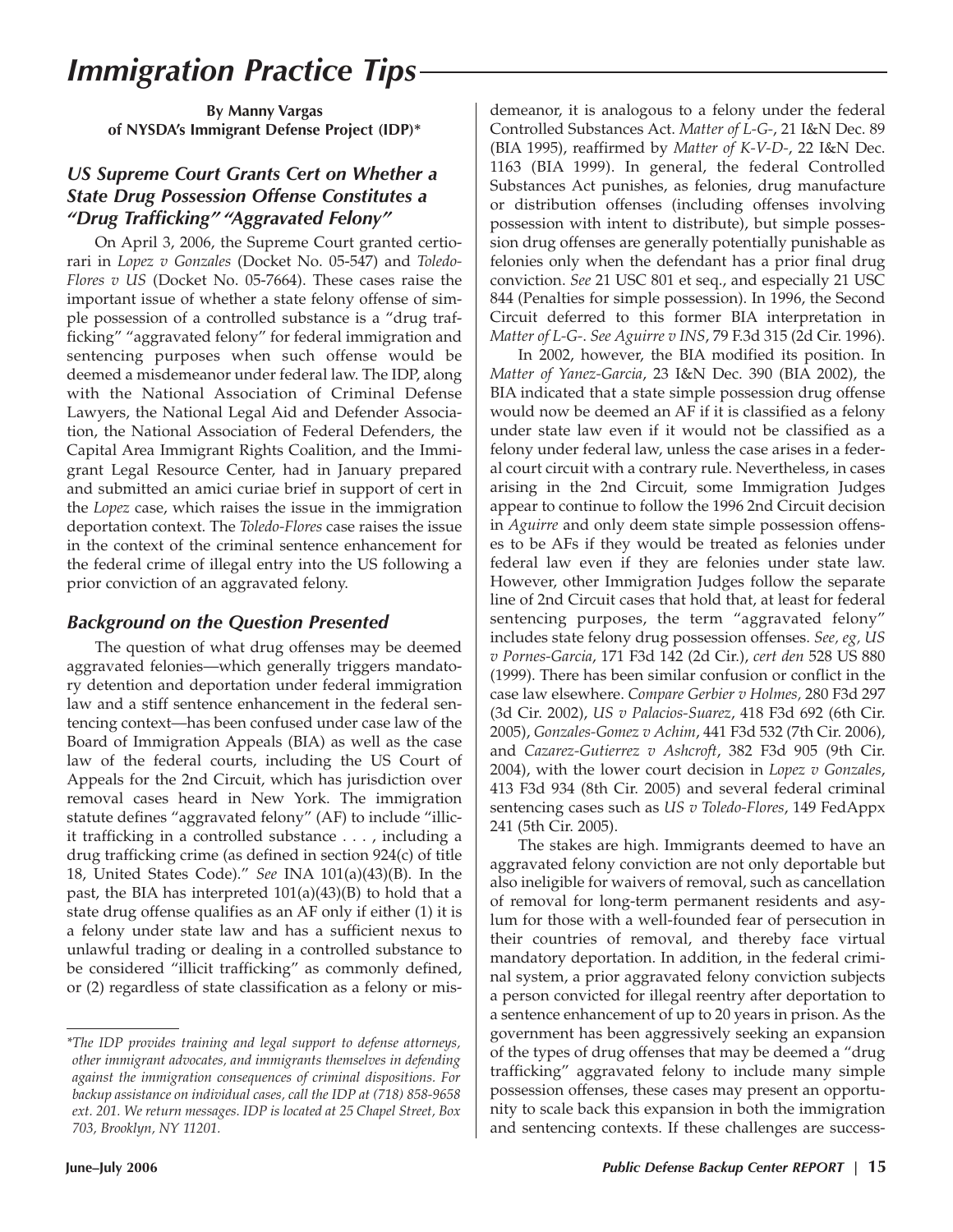# *Immigration Practice Tips continued*

ful, some New York immigrants who plead guilty to simple possession offenses, even if a felony, will be able to avoid deportation without the possibility of a waiver and be able avoid stiff sentence enhancements after conviction for illegal reentry into the US.

### *What Has Been Happening Since the Cert Grant*

The IDP, in collaboration with the National Immigration Project, has worked with counsel for the petitioners in *Lopez* and *Toledo-Flores* to develop legal arguments and to recruit the submission of a variety of amicus briefs in support of the petitioners, including briefs filed by the IDP with other criminal and immigration legal organizations, by immigrant community groups, by the American Bar Association, by Human Rights First, by the Center for Court Innovation and the New York Association of Drug Court Professionals, and by former federal immigration service general counsels. We hope to have these briefs posted shortly on the IDP website at www.immigrantdefenseproject.org. Argument before the Court is expected in October, with a decision not expected until several months later.

Practice Tips: If you are representing a noncitizen charged with a drug possession offense, be aware that whether conviction of that offense may be deemed a "drug trafficking" "aggravated felony" for immigration purposes is currently uncertain, even if the offense is a misdemeanor under state law. (This is because the federal government may argue that a misdemeanor possession offense preceded by a prior drug conviction is an aggravated felony because there is authority under federal law to penalize a second possession offense as a felony.) You should advise your client of this uncertainty so that he or she may consider this when deciding whether or not to plead guilty. Defense counsel may contact the IDP to learn of any new legal developments that relate to the particular possession offense at issue in a case. Finally, if your client decides to plead guilty based on any understanding that current law would or might not deem such conviction to trigger mandatory deportation, it might be advisable to include a statement of such understanding in the plea allocution in order to give your client the possibility of later withdrawal of the plea should this understanding be upset by later legal developments, such as an unfavorable result in the cases before the Supreme Court.

If you are representing a noncitizen convicted of a drug possession offense in immigration proceedings, and are litigating the issue of whether the offense is a drug trafficking aggravated felony and anticipate a possible negative result, consider asking the judge/court to hold the case in abeyance until the Supreme Court decides these cases. This may slow the litigation and keep a person in the US in the event that a favorable Supreme Court decision holds that such an offense is not an aggravated felony.

Finally, if you or someone you know (client, family member, friend) is facing or has faced deportation, denial of asylum or withholding of removal, or denial of naturalization because of a government claim that a simple possession drug offense is an aggravated felony, please contact us. We may be able to provide information about these and other legal challenges or how to get involved in advocacy on this issue. Call Benita Jain at (718) 858-9658 ext. 231 or Manny Vargas at (718) 858-9658 ext. 208 at the IDP, or Dan Kesselbrenner at the National Immigration Project at (617) 227-9727.

### *2nd Circuit Finds NY First-Degree Manslaughter is a Crime of Violence*

On May 8, 2006, the 2nd Circuit ruled that first-degree New York manslaughter is a "crime of violence" aggravated felony for immigration purposes. In *Vargas-Sarmiento v US Department of Justice*, 448 F3d 159 (2d Cir. 2006), the 2nd Circuit held that this offense (Penal Law 125.20) is divisible into crimes that are categorically grounds for removal—in this case, "crime of violence" aggravated felony—and others that may not be. The Court then found that the only possible subsections under which the petitioner in this case could have been convicted based on its review of the record of conviction—subsection (1) ("With intent to cause serious physical injury to another person, he causes the death of such person or of a third person") or (2) ("With intent to cause the death of another person, he causes the death of such person or of a third person under circumstances which do not constitute murder because he acts under the influence of extreme emotional disturbance")—were crimes that categorically, by their nature, are crimes of violence under the referenced definition in 18 USC 16(b) ("offense that is a felony and that, by its nature, involves a substantial risk that physical force against the person or property of another may be used in the course of committing the offense"). Focusing on the specific intent requirement for conviction of these offenses to distinguish these offenses from the New York second-degree manslaughter offense found not to be a "crime of violence" aggravated felony in *Jobson v Ashcroft*, 326 F3d 367 (2d Cir. 2003), the Court stated: "[F]irst-degree manslaughter cannot be committed through mere reckless passivity or omission, circumstances identified in Jobson as presenting no risk of the intentional use of force . . . when [the perpetrator's] intent is to take a life, or at least to inflict serious physical injury —action likely to meet vigorous resistance from a victim—we can confidently conclude that inherent in the nature of the crimes is a substantial risk that the perpetrator may intentionally use physical force to achieve his criminal objective."

Although the petitioner in this case had presented hypothetical examples of cases—wife poisoning food to be eaten by husband, or wearing down the brake pads of